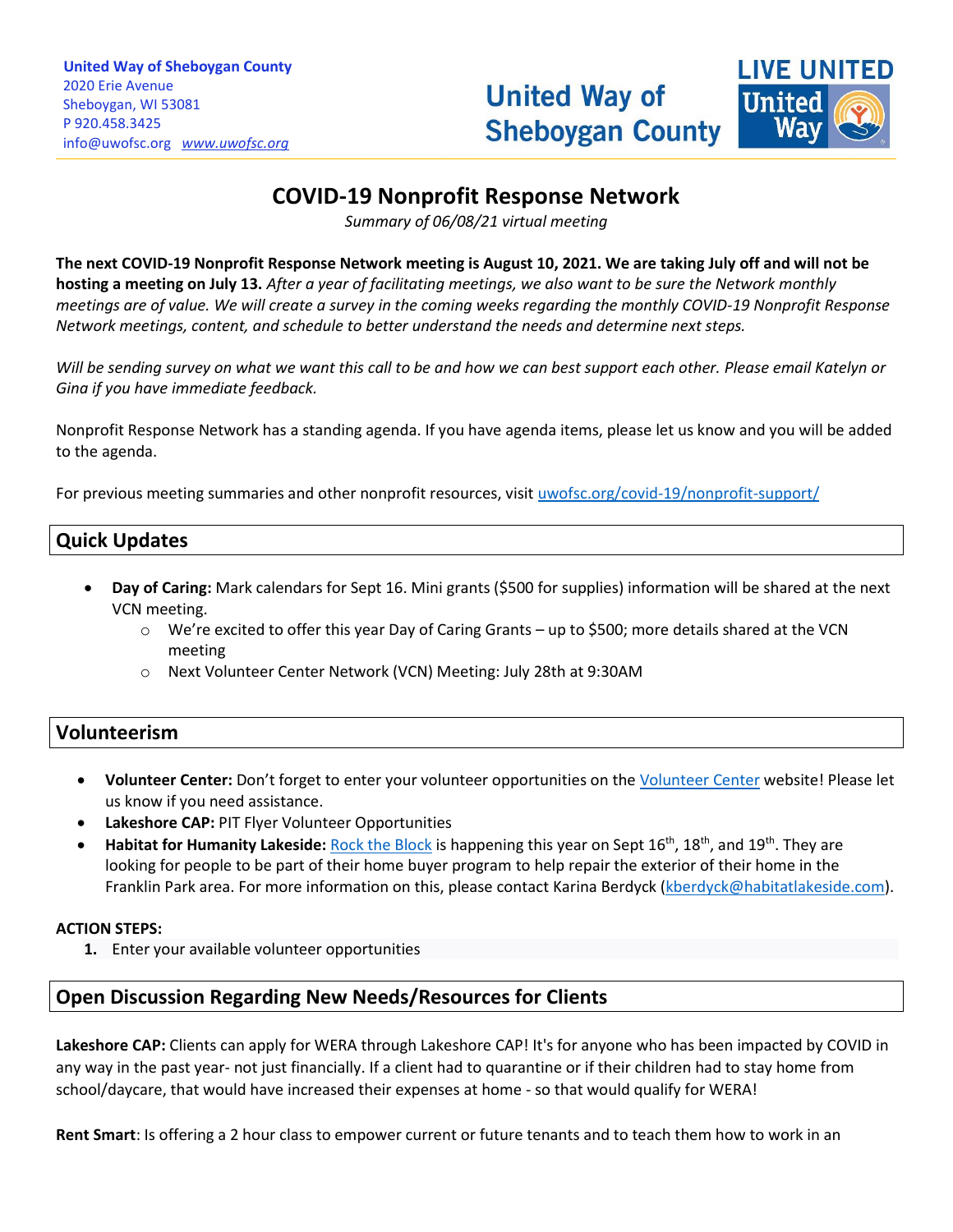**LIVE UNITED** United

amiable manner with their landlords will be held on Wednesday, June 23 (4-6pm) at the Sheboygan County Chamber of Commerce. Interested parties can register by calling their office at 920-458-3784.

\_\_\_\_\_\_\_\_\_\_\_\_\_\_\_\_\_\_\_\_\_\_\_\_\_\_\_\_\_\_\_\_\_\_\_\_\_\_\_\_\_\_\_\_\_\_\_\_\_\_\_\_\_\_\_\_\_\_\_\_\_\_\_\_\_\_\_\_\_\_\_\_\_\_\_\_\_\_\_\_\_\_\_\_\_\_\_\_\_\_\_\_\_\_\_\_\_\_\_\_\_\_\_\_\_\_\_\_\_\_\_\_\_\_\_\_\_\_\_\_\_\_\_\_\_\_\_\_\_\_\_\_\_\_\_\_\_\_\_\_\_\_\_\_\_\_\_\_\_\_\_\_\_\_\_\_\_\_\_\_\_\_\_\_\_\_\_\_\_\_\_\_\_\_\_\_\_\_\_\_\_\_\_\_\_\_\_\_\_\_\_\_\_\_\_\_\_\_\_\_\_\_\_\_\_\_\_\_\_\_\_\_\_\_\_\_\_\_\_\_\_\_\_\_\_\_\_\_\_\_\_\_\_\_\_\_\_\_\_\_\_\_\_\_\_\_\_\_\_\_\_\_\_\_\_\_\_\_\_\_\_\_\_\_\_\_\_\_\_\_\_

#### **COVID-19 Outreach (from previous meeting)**

#### *Sheboygan County Public Health Vaccination Information*

- Vaccine Status Updates: [https://www.sheboygancounty.com/departments/departments-f-q/health-and-human](https://www.sheboygancounty.com/departments/departments-f-q/health-and-human-services/public-health/coronavirus-covid-19/vaccine)[services/public-health/coronavirus-covid-19/vaccine.](https://www.sheboygancounty.com/departments/departments-f-q/health-and-human-services/public-health/coronavirus-covid-19/vaccine)
- Sheboygan County Local Vaccination Update[: sheboygancounty.com/home/showpublisheddocument?id=15588.](https://www.sheboygancounty.com/home/showpublisheddocument?id=15588)
- Next Steps After Receiving COVID-19 Vaccination: [https://www.dhs.wisconsin.gov/publications/p02879.pdf.](https://www.dhs.wisconsin.gov/publications/p02879.pdf)
- If you have general vaccine questions please email them to **DHSCOVIDVaccinePublic@wi.gov.**
- DHS COVID-19 Vaccine page: [https://www.dhs.wisconsin.gov/covid-19/vaccine.htm.](https://www.dhs.wisconsin.gov/covid-19/vaccine.htm)
- Sheboygan County Local Vaccination Update[: sheboygancounty.com/home/showpublisheddocument?id=15588.](https://www.sheboygancounty.com/home/showpublisheddocument?id=15588)
- Use this link to register for their newsletter: [https://public.govdelivery.com/accounts/WIDHS/subscriber/new?topic\\_id=WIDHS\\_578.](https://public.govdelivery.com/accounts/WIDHS/subscriber/new?topic_id=WIDHS_578)

## **Community Resource Share/Collaborative Efforts**

- **Youth and Family Resource Listing:** Check out the [2021 summer listing](https://uwofsc.org/assets/Uploads/Summer-2021.pdf) and share with your network as you see fit! More information will be shared for what to expect for the listing in fall. If you have any questions, please reach out to Tahareh [\(tahareh@uwofsc.org\)](mailto:tahareh@uwofsc.org).
- **United Way Emerging Leaders and Nourish Fun Run:** Is hosting a Fun Run on Saturday August 7th. A 5K and 1 Mile run/walk option will be provided. Nourish will also have family friendly activities.
- **Meals on Wheels:** Scams targeted nonprofits for client social security numbers. For More information please see police report.
	- $\circ$  Will be building a memory sensory garden. For more information on this, please contact Allison [\(allison.thompson@freshmealsonwheels.org\)](mailto:allison.thompson@freshmealsonwheels.org).
- **Health and Human Services:** If you or someone you know would like to be vaccinated but can't travel, please contact public health for homebound vaccinations.
- **Red Cross:** If you have smoke alarms older than 10 years, they will replace them for free and provide installation services. They also have smoke alarms that accommodate deaf individuals.

# **Open Discussion Regarding Operational Updates/Needs for Agencies & Staffing [211 Update:](https://wi.211counts.org/)**

• 211 calls doubled in 2020! Top call topics in Sheboygan County for the last 5 months: (1) Healthcare & Covid-19, (2) Housing & Shelter, (3) Mental Health & Addictions.

*Reminder: Update or add your listing to the 2-1-1 Database!*

 $\circ$  If you already have a listing, use this link to search for your agency and submit an update request: <https://211wisconsin.communityos.org/public-agency-search-editing>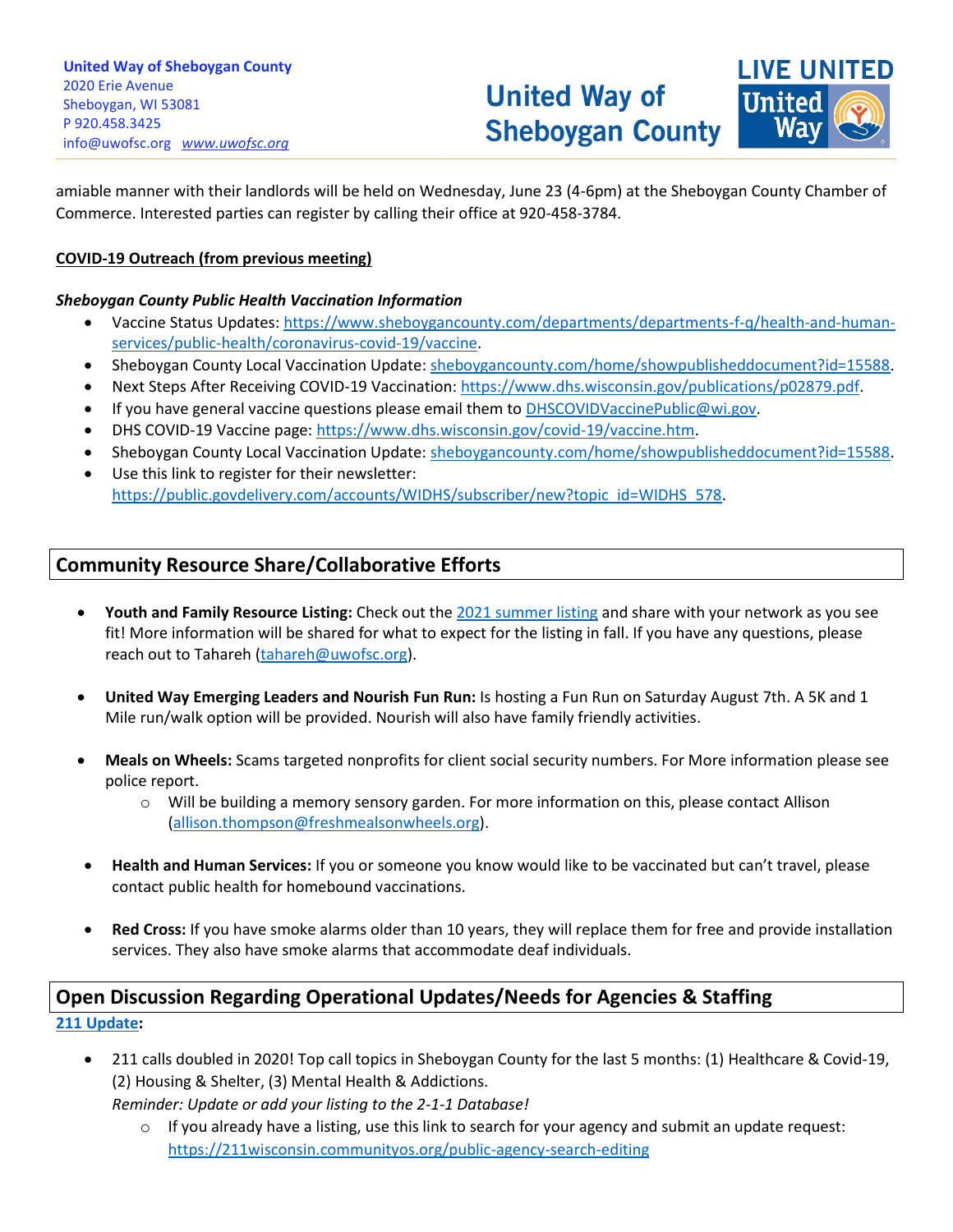

- $\circ$  If you don't see our name in the search (from the link above) or you have a new listing, use this link to submit the resource to their database:<https://211wisconsin.communityos.org/public-agency-update>
- Moratorium is ending in June for housing SO 211 is recommending we be prepared to answer calls. Wondering if we want to connect on this topic during the network call tomorrow to specifically list places people should connect callers to:

\_\_\_\_\_\_\_\_\_\_\_\_\_\_\_\_\_\_\_\_\_\_\_\_\_\_\_\_\_\_\_\_\_\_\_\_\_\_\_\_\_\_\_\_\_\_\_\_\_\_\_\_\_\_\_\_\_\_\_\_\_\_\_\_\_\_\_\_\_\_\_\_\_\_\_\_\_\_\_\_\_\_\_\_\_\_\_\_\_\_\_\_\_\_\_\_\_\_\_\_\_\_\_\_\_\_\_\_\_\_\_\_\_\_\_\_\_\_\_\_\_\_\_\_\_\_\_\_\_\_\_\_\_\_\_\_\_\_\_\_\_\_\_\_\_\_\_\_\_\_\_\_\_\_\_\_\_\_\_\_\_\_\_\_\_\_\_\_\_\_\_\_\_\_\_\_\_\_\_\_\_\_\_\_\_\_\_\_\_\_\_\_\_\_\_\_\_\_\_\_\_\_\_\_\_\_\_\_\_\_\_\_\_\_\_\_\_\_\_\_\_\_\_\_\_\_\_\_\_\_\_\_\_\_\_\_\_\_\_\_\_\_\_\_\_\_\_\_\_\_\_\_\_\_\_\_\_\_\_\_\_\_\_\_\_\_\_\_\_\_\_

- $\circ$  60+ or older and people with disabilities should be connected with our local ADRC
- o Housing Authority
- o Lakeshore CAP
- o Other resources?
- Back to School Supplies 211 is looking for listings of places that provide this assistance as they get a lot of calls as we get closer to the end of the summer.

**UWSC Night at Sheboygan A's:** if interest in getting tickets for game, please contact Katelyn. Giveaways and tickets available for clients and staff. Game is to be determined

**Housing Coalition:** Is meeting next week Tuesday, if you would like to be involved, please contact Emily Kunde [\(ekunde@wearefoundations.org\)](mailto:ekunde@wearefoundations.org).

**Youth Agency Network (YAN)**: If you would like to be part of YAN, please contact Emily [\(ekunde@wearefoundations.org\)](mailto:ekunde@wearefoundations.org). Check out the [YAN](https://www.facebook.com/YouthAgencyNetwork) Facebook page for updates.

**RAYS:** Has events coming up this summer! To learn more about them, please contact Emily [\(ekunde@wearefoundations.org\)](mailto:ekunde@wearefoundations.org). For updates, check out the [RAYS](https://www.facebook.com/RAYSSheboygan) Facebook page.

**Love INC:** Is offering the second and fourth Wednesdays Pretzels and Pies! For more information, check out their [website.](https://www.loveincsheboygancounty.org/events/2021/6/9/love-inc-booth-at-summer-concert-series-exrtr-kc943-g8ke4-x9sp3-3mrm9)

**Great Marriages:** Is now offering in person "Happily Planning Your Ever After" on Saturday, June 19th, 10am-12pm. for engaged or young married couples to get off to a great start and learn how to have a life-long marriage! Register at: [https://www.great-marriages.org/events.](https://www.great-marriages.org/events) If you have any questions, please reach out to Jocelyn [\(jocelyn@great](mailto:jocelyn@great-marriages.org)[marriages.org\)](mailto:jocelyn@great-marriages.org).

• Their annual [survey](http://survey.constantcontact.com/survey/a07ehua90uoknetufh6/start.) ready! Please give them your input.

**SCIO:** Lisa had a few updates that can be seen below. If you have any questions on them, please email [lisa@sheboygancountyinterfaith.org.](mailto:lisa@sheboygancountyinterfaith.org)

- Farmers Market has a [market fresh box](https://www.sheboygancountyinterfaith.org/market-fresh-boxes/) with \$20 worth available to everyone who is in need but is targeted toward EBT and food share users.
- Has the [chef box](https://www.sheboygancountyinterfaith.org/market-fresh-meals/) available last Saturday of the month. Lisa S
- Night markets this summer are on July 30<sup>th</sup> and August 20<sup>th</sup>.

**Partners for Community Development:** Please give a warm welcome to Karin Kirchmeier in their new role. Partners is serving 98 children breakfast and lunch all summer and have a COVID-19 pop up clinic on June 24<sup>th</sup>. They will have Hmong and Spanish interpretations available for clinic. If you have any questions, please reach out to Karin [\(Karin@partners4cd.com\)](mailto:Karin@partners4cd.com).